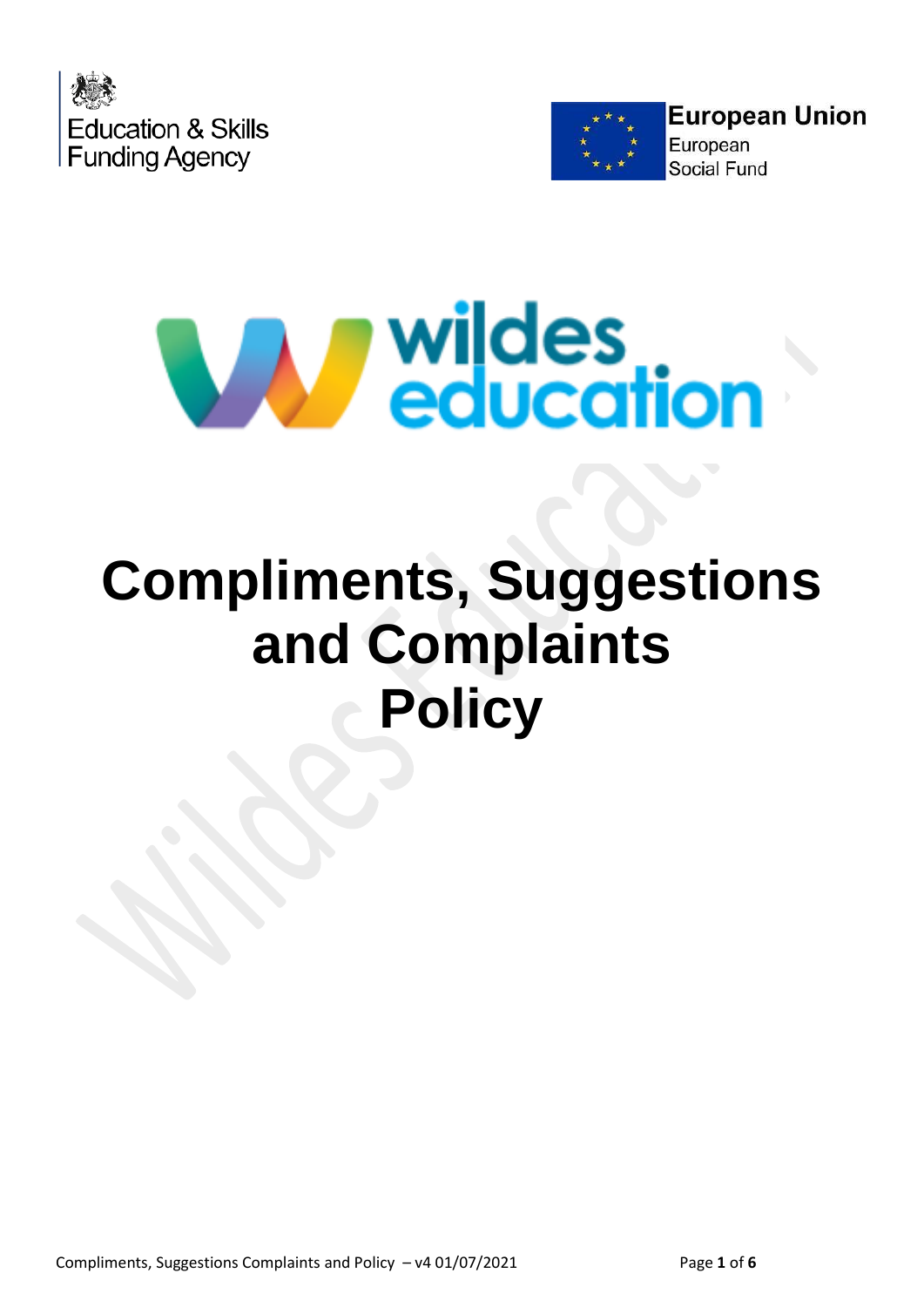#### **1. Introduction**

Wildes Education is committed to ensuring the provision of high-quality training services. We believe that all users of our services have the right to make a complaint when they are dissatisfied with the service they have received.

As an organisation we welcome and take seriously any compliments, suggestions or complaints that can improve and develop our services. We aim to ensure that complaints are dealt with in a courteous and efficient manner and that they are resolved without avoidable delay. In addition to the formal evaluation process, we have in place for all our training programmes, any external individual/organisation's informal feedback, suggestions and any associated actions should initially be sought through their usual contact at Wildes Education.

Wildes Education may maintain a record of compliments, suggestions for improvement and a formal log of complaints including a summary of the resolutions or planned action. Information relating to a complaint may be **shared** internally to enable us to investigate the matter and on occasion externally with third parties such as awarding organisations and/or regulatory bodies. **Sharing** will only take place where the law allows it and in compliance with current general data protection regulations. **Consent** can be withdrawn at any time by contacting the Data Protection Officer.

#### **2. Compliments and Suggestions**

Wildes Education value all feedback from our customers and other external relationships. It forms an important part of our quality assurance procedures and commitment to improve and develop the services we provide.

Wildes Education want to hear about the things within our service that you feel have been a good experience to you. If you feel, for example, the learning and training you have received has been a good experience and has encouraged you to continue your learning journey to progress to the next level, you may have developed a good relationship with one of our team through the support you have received, or the benefits of the qualification you have undertaken, then submit your feedback by:

- **Post:** Wildes Education, Wildes House, Worksop Road, Clowne, Chesterfield, S43 4TD,
- **Email:** [quality@wildeseducation.co.uk](mailto:quality@wildeseducation.co.uk)

Subject to contributor agreement, feedback may be used as the basis of published case studies and good news stories. If preferred, contributors may retain anonymity in such instances.

#### **3. Complaints Overview**

Wildes Education recognise that there may be occasions when its actions do not meet expectations. We believe that most issues can be resolved quickly and at the informal stage however, where complaints are not resolved at the informal stage the individual has the right to raise a formal complaint.

Formal complaints will be investigated by a senior member of staff and anyone making a formal complaint will be treated fairly and respectfully and can remain anonymous.

All complaints will be taken seriously and investigated in accordance with the procedure set out in this policy.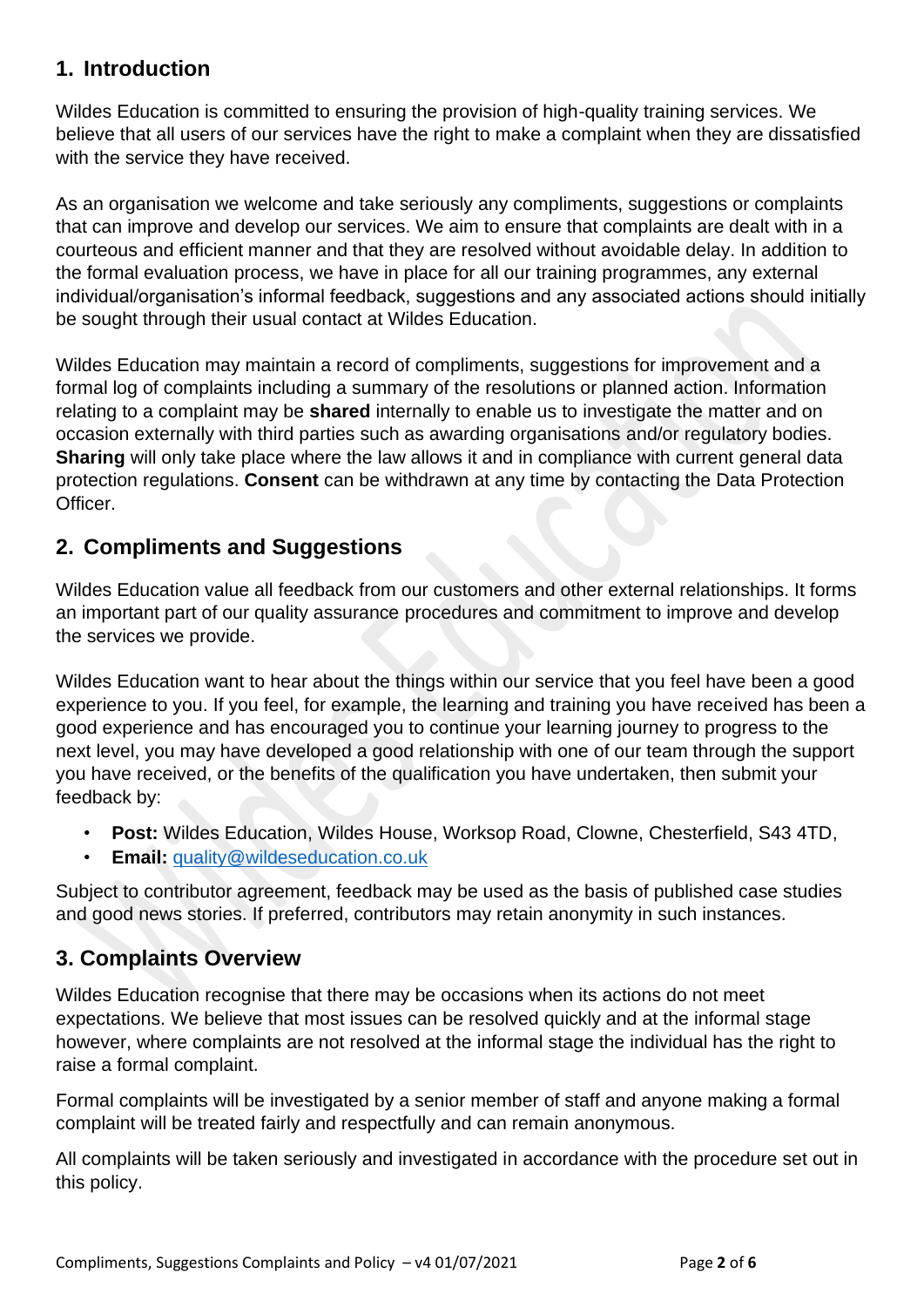### **4. Complaints Policy**

This policy is designed to:

- *Provide clear guidance for the resolution of complaints in a way that is fair to both the individual and the company.*
- *Maintain confidentiality as far as reasonably possible for all parties involved in the complaint.*
- *Identify areas for improvement.*

#### **Stage 1 – Informal Complaint**

**In the first instance** many issues can be resolved quickly through the informal stage and can be best dealt with by the appropriate member of staff. This will normally be the allocated assessor/skills development coach.

Informal complaints should be raised within 5 working days of the original issue arising and it is expected that informal complaints will be resolved within 5 working days.

In many cases the outcome of the complaint will be communicated verbally. The company does not require written confirmation of the outcome unless this is specifically requested by the complainant. If resolution is not found at the informal stage or matters are too significant for the informal approach the individual may wish to make a formal complaint.

#### **Stage 2 – Formal Complaint**

The Individual should raise a formal complaint (formal statement by the individual) within 10 working days of the issue arising and this must be in writing to: The Quality Team:

- **Post:** Wildes Education, Wildes House, Worksop Road, Clowne, Chesterfield, S43 4TD,
- **Email:** [complaints@wildeseducation.co.uk](mailto:complaints@wildeseducation.co.uk)

At this stage, on receipt the formal complaint will be logged by the quality team.

- **The quality team will** acknowledge receipt of the complaint within 2 working days from receipt of the formal complaint.
- **The content of the complaint will** be reviewed and escalated to the relevant senior manager to investigate.
- **The investigating manager**, usually a manager from the team to the complaint will take any necessary measures to ensure the matter raised remains confidential to those directly involved in the investigation of, and response to, the complaint. All staff and individuals who become aware of any of the issues involved in the formal complaint are to keep this information confidential except insofar as is necessary to progress, investigate or respond to the complaint.
- **During the formal complaint stage**, it is expected for both parties to continue that relationship in a professional manner and allow the matter to be progressed through the formal procedure. Under exceptional circumstances or, if the complainant requests it, we will make alternative arrangements to ensure all relevant individuals are not disadvantaged.
- **The investigating manager will communicate their final decision within 10 working days of receiving the stage 2 formal complaint**.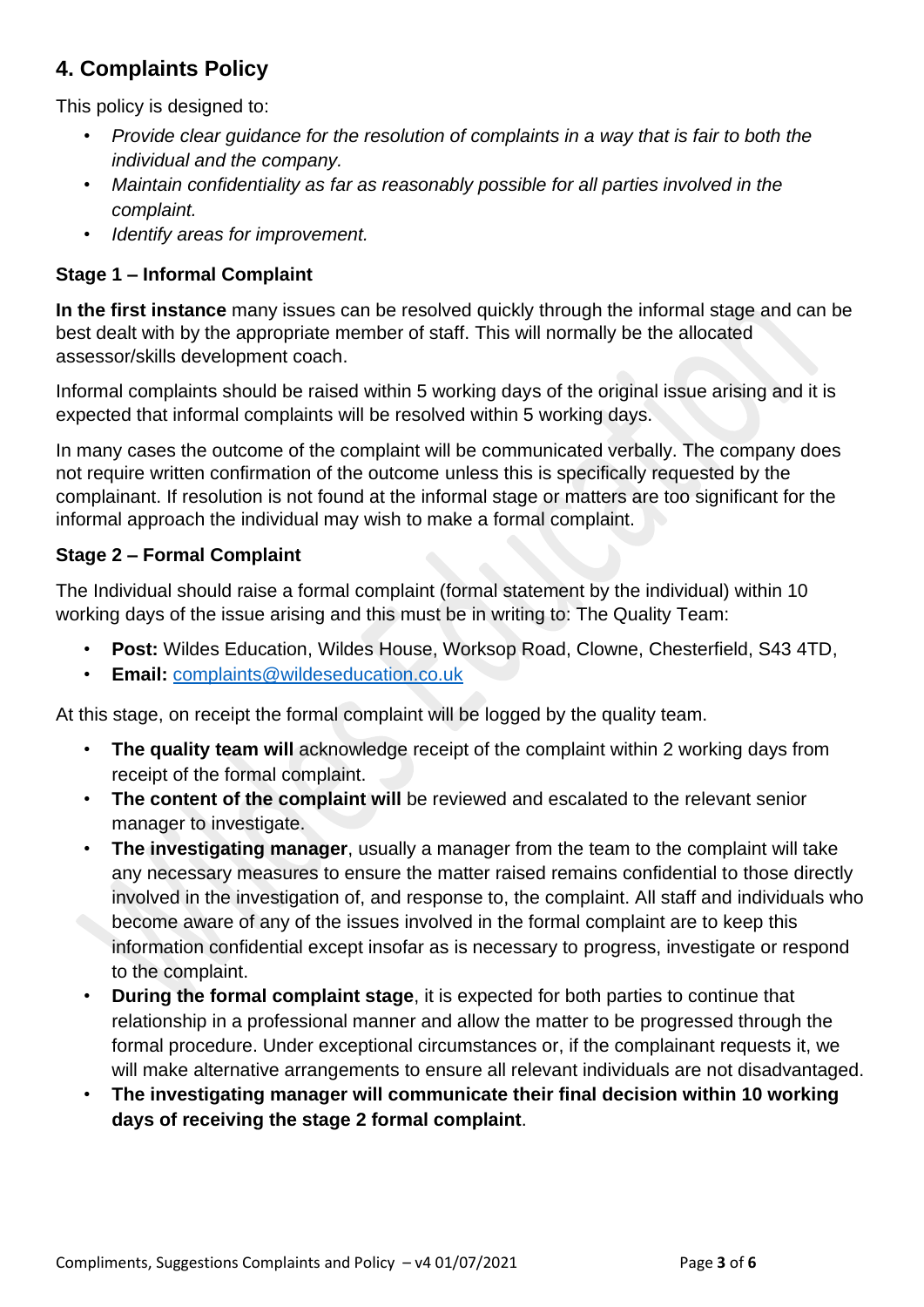#### **5. Complaints beyond the company**

**Stage 1 escalation rights** - Individuals have the right to make a complaint about an assessment related matter (not assessment decision as this is dealt with in the appeals procedure) to the relevant awarding organisation.

- If an individual wishes to exercise this right, the details can be requested from the assessor/skills development coach, IQA, or quality team.
- Learners may not raise a complaint to an awarding organisation which is not related to the qualification.

**Stage 2 escalation rights** – If all the above stages have been exhausted and the individual remains dissatisfied they have the right to escalate the complaint to: The Office of Qualifications and Examinations Regulation (Ofqual) regulates qualifications, examinations and assessments [www.gov.uk/government/organisations/ofqual](http://www.gov.uk/government/organisations/ofqual)

#### **6. Retention**

The companies' retention period is set out to comply with awarding organisations certification retention periods and government guidance. After this period will be securely destroyed.

#### **7. Right to Access**

Rights to Information Learners have individual rights to access personal data that is being held about them, either on computer or in manual files.

Any person who wishes to exercise this right is required to submit a subject access request to The Data Protection Officer.

Head office number is 0114 228 8588

### **8. Evaluation of Complaints/Compliments and Suggestions for Improvement**

The Quality and Compliance Manager will have the responsibility for reviewing and reporting on all complaints and their outcomes monthly.

At the end of the academic year will prepare an annual summary evaluation of the number and general character of complaints, compliments, and suggestions. This report may inform future changes in service delivery.

This policy will be reviewed on an annual basis by the Quality and Compliance Manager.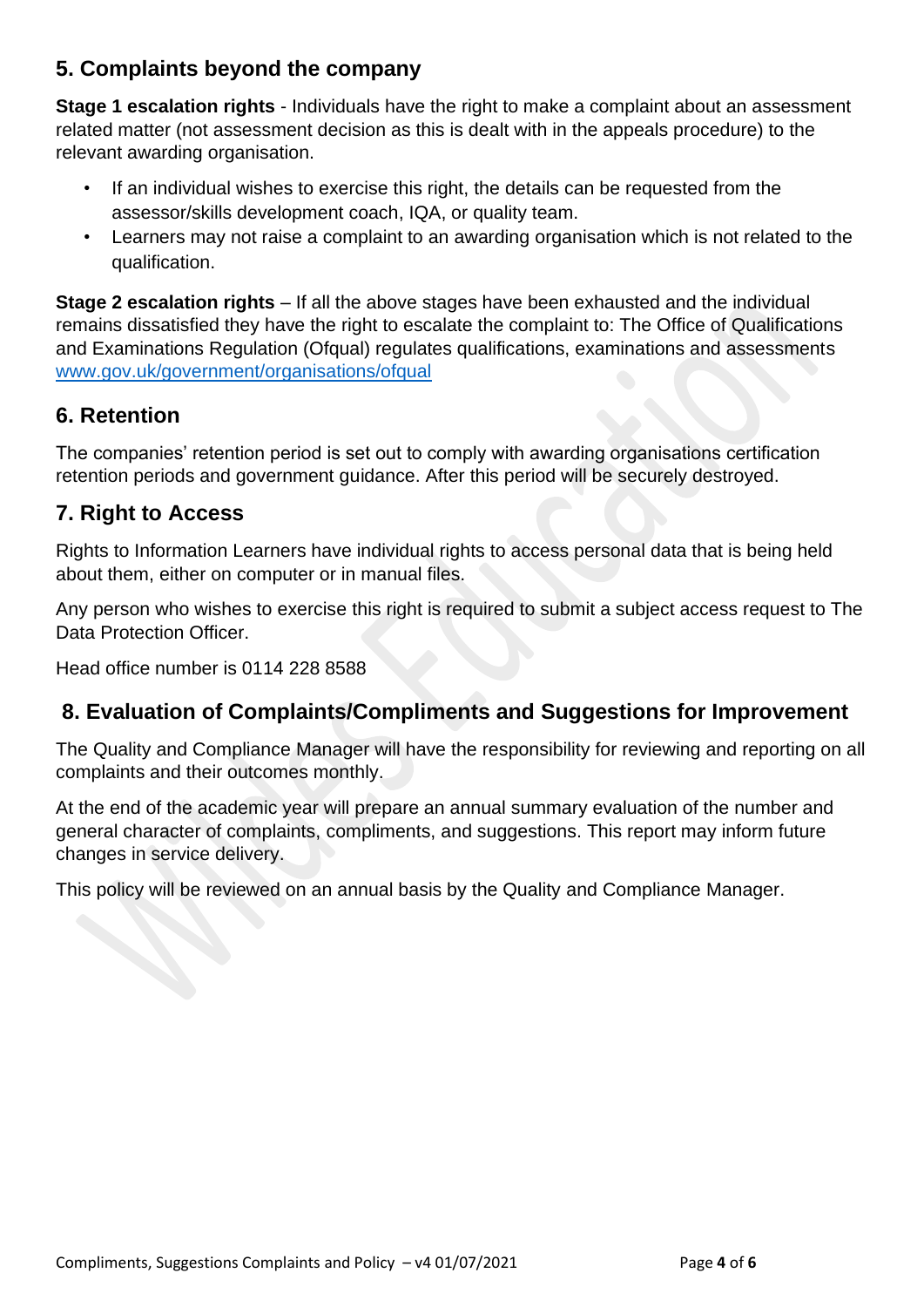| <b>Compliments, Suggestions and Complaints Form</b> |  |      |  |  |  |  |
|-----------------------------------------------------|--|------|--|--|--|--|
| <b>Name</b>                                         |  | Date |  |  |  |  |
| Address:                                            |  |      |  |  |  |  |
| <b>Contact Number:</b>                              |  |      |  |  |  |  |
| Email:                                              |  |      |  |  |  |  |
| Apprenticeship:                                     |  |      |  |  |  |  |
| <b>Skills Development Coach:</b>                    |  |      |  |  |  |  |
| Details of your Compliment, Suggestion or Complaint |  |      |  |  |  |  |
|                                                     |  |      |  |  |  |  |

## **What would you like us to do?**